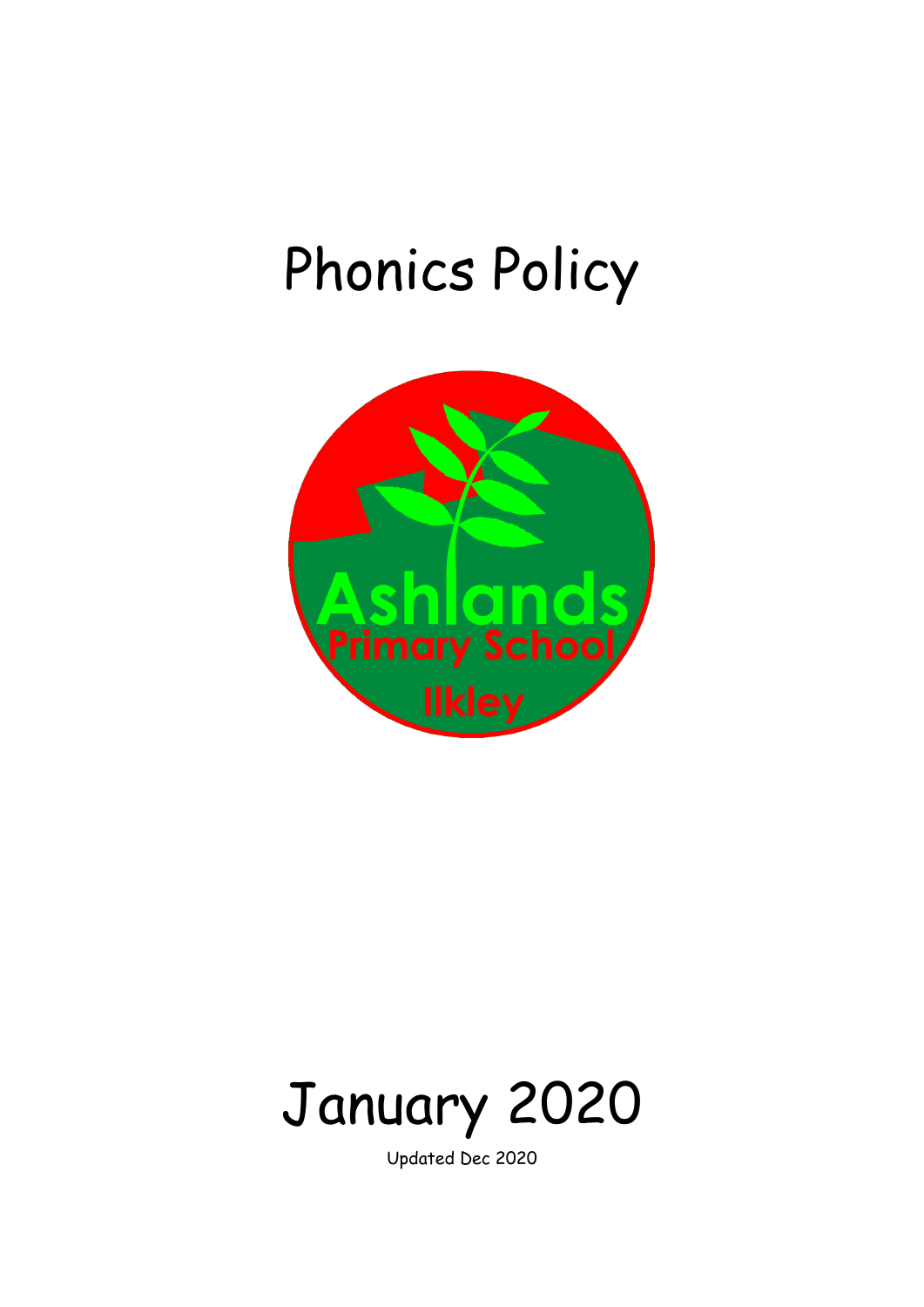**At Ashlands Primary School we have high expectations of all children. The overarching aim of the teaching of Phonics is to ensure that all children build a firm foundation on which they can develop their reading and spelling skills.** 

#### Teaching

The teaching of phonics is systematic. In Foundation and KS1 children are taught following the order outlined in the governments recommended programme, 'Letters and Sounds'. This is a powerful teaching tool which promotes speaking and listening skills, phonological awareness and oral blending. By the end of KS1 all children will be well-placed to read and spell words with fluency and confidence.

To help support the children we use the Read Write Inc mnemonics. The short rhymes and the pictures help the children to remember the sounds and apply it to their reading, and writing.

Phonics is taught in 6 phases as outlined in the Letters and Sounds programme see appendix 1 'Letters and Sounds Phases 1-6'.

Discrete phonics lessons are taught every day in Reception and Year 1. Each lesson is fast paced, interactive and engaging. Each lesson follows a 'Review, Teach, Practise and Apply' sequence as detailed in the Letters and Sounds scheme, however teachers may choose to focus on either the practise or apply part, rather that both if they feel it is more beneficial for the children. In Year 2, phonics is taught as in Year 1 to ensure that the children have solid foundations to support their reading and writing development. As their learning progresses, phonics will be embedded into daily English lessons. In addition to this spelling and grammar rules are also taught within their English lessons, and discretely as part of spelling and grammar lessons, followed by a spelling workshop on a Friday.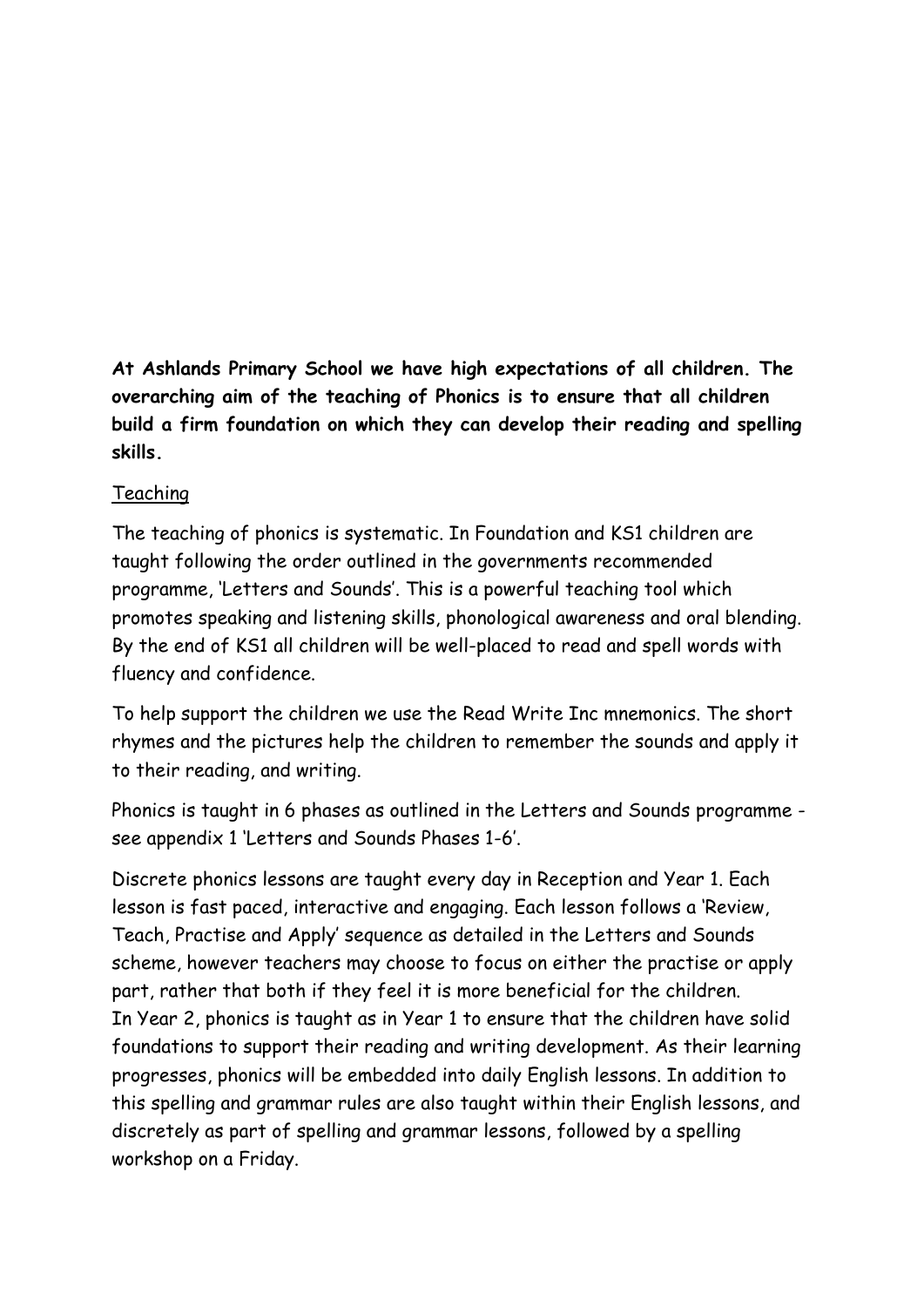Phonics lessons are inclusive of all children within the class. This gives all children the same equal opportunity to succeed, however, for children who find this difficult additional phonics support is made available. This is often in the form of intervention groups that are delivered by Teachers or Teaching **Assistants** 

When a child has not been successful within a lesson and the teacher feels they require additional input, where possible, the child will receive extra support the same day. If same day intervention is not possible, teachers must make an effort to ensure follow up has been provided as soon as possible.

All staff must ensure they are consistently modelling to children the correct pronunciation of each sound and using correct letter formation (pre-cursive or cursive depending on year group) during written tasks, such as sentence writing.

#### Assessment:

After the teaching of each phase a qualified member of staff (preferably a teacher) will carry out a phonics Letters and Sounds Phase Assessment of each child. This will ensure that teachers are aware of any gaps in learning and planning can be adapted accordingly to enable each child the best chance of success.

In Reception a baseline assessment is carried out in September and then termly assessments take place to record and monitor each child's progress. Parents are kept informed of their child's progress and any sounds to work on at home. Additional support is also delivered alongside phonics lessons for children who may need more practise to identify sounds and help with sounding and blending for reading and writing.

In Year 1 teachers will carry out regular Phonics Screening Checks and end of phase assessments with each child, results will be recorded and monitored. This will highlight any whole class or individual areas which need further coverage. This helps teachers to highlight any children who may be struggling with certain aspects of phonics; such as blending or segmenting. These children can then receive the additional support they need.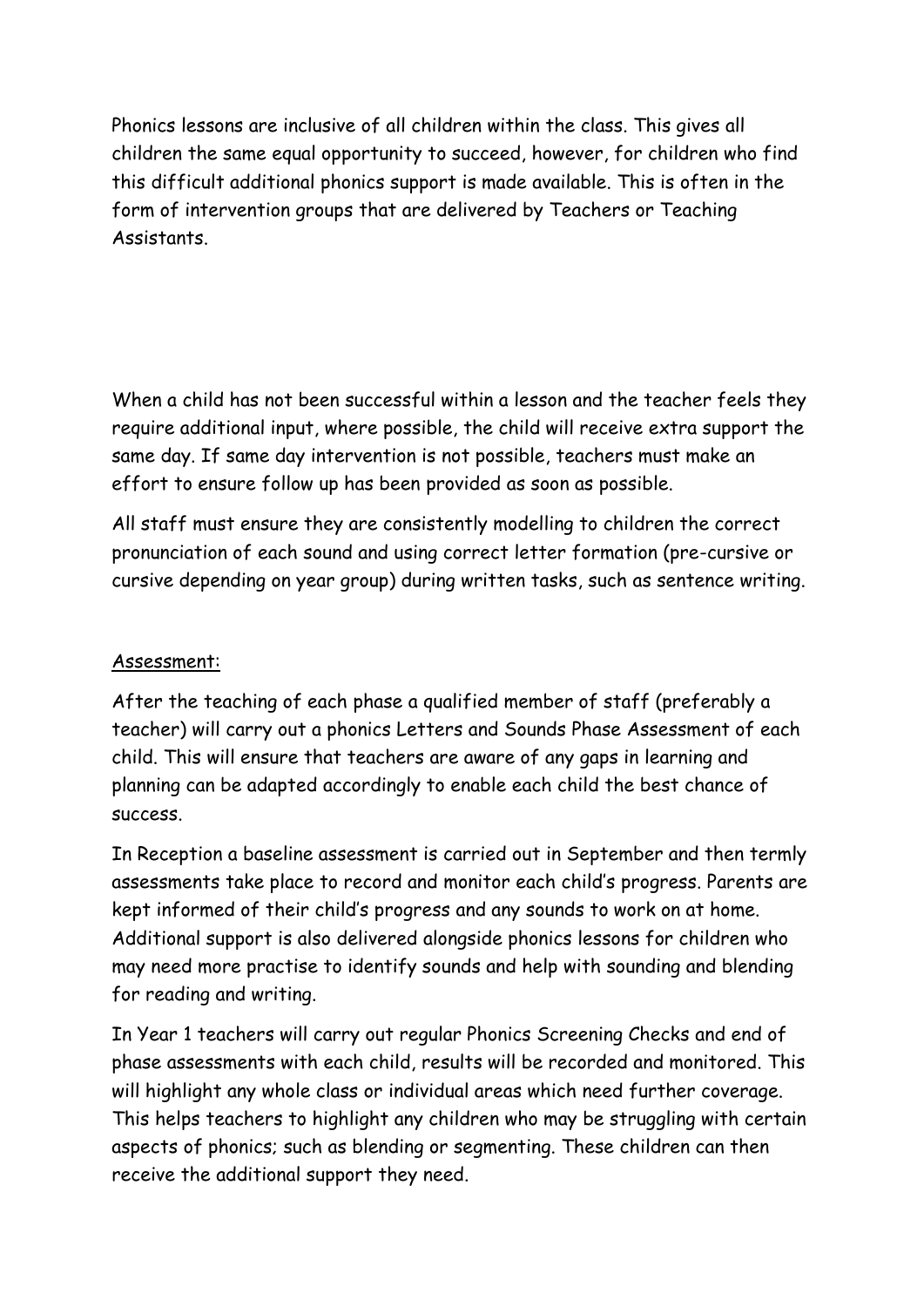In Year 2 teachers will assess children via differentiated weekly spelling tests which relate to spelling patterns laid out in the National Curriculum. Extra phonics support will be given where appropriate and in relation to the Letters and Sounds programme.

### **Approaches to Reading**

Discrete daily phonics sessions in FS and KS1 enable children to develop efficient decoding skills. Children have the opportunity to apply these skills and develop reading strategies, and discuss texts in detail in individual, guided, shared and independent reading sessions. The emphasis in FS and KS1 is on effective decoding and developing a love of reading.

Children will have a school reading book which will be changed regularly. This will link directly to their phonetic learning, ensuring children only take home books which are accessible. These books are used to support the development of reading and comprehension skills. Parents are encouraged to read with their child as often as possible and asked to record this in their child's Reading Record. Letters are sent home offering advice to parents about reading with their child and an open door policy is in operation so that parents can discuss their child's progress, interests and any concerns they may have.

Children are given opportunities to read frequently with teachers, teaching assistants and volunteers. In addition many exciting and rewarding activities are arranged to promote the pleasure and knowledge which can be gained from books including; whole school themed days, weekly buddy reading with upper KS2, visiting authors and World Book Day. All children are encouraged to take home books from the school library. The library has a wide variety of fiction and nonfiction books which are relevant to the curriculum and the interests and ages of the children. Children are often read to by adults, including teachers and parents.

## Covid Update- September 2020

Upon the return to school the following changes have been implemented:

- Every child will receive a new reading book on a Monday. They will keep this book for five days. It must be brought to school every day in their reading folder.
- On a Friday reading books will be collected in. This means that all books can be quarantined before they are given out on the following Monday.